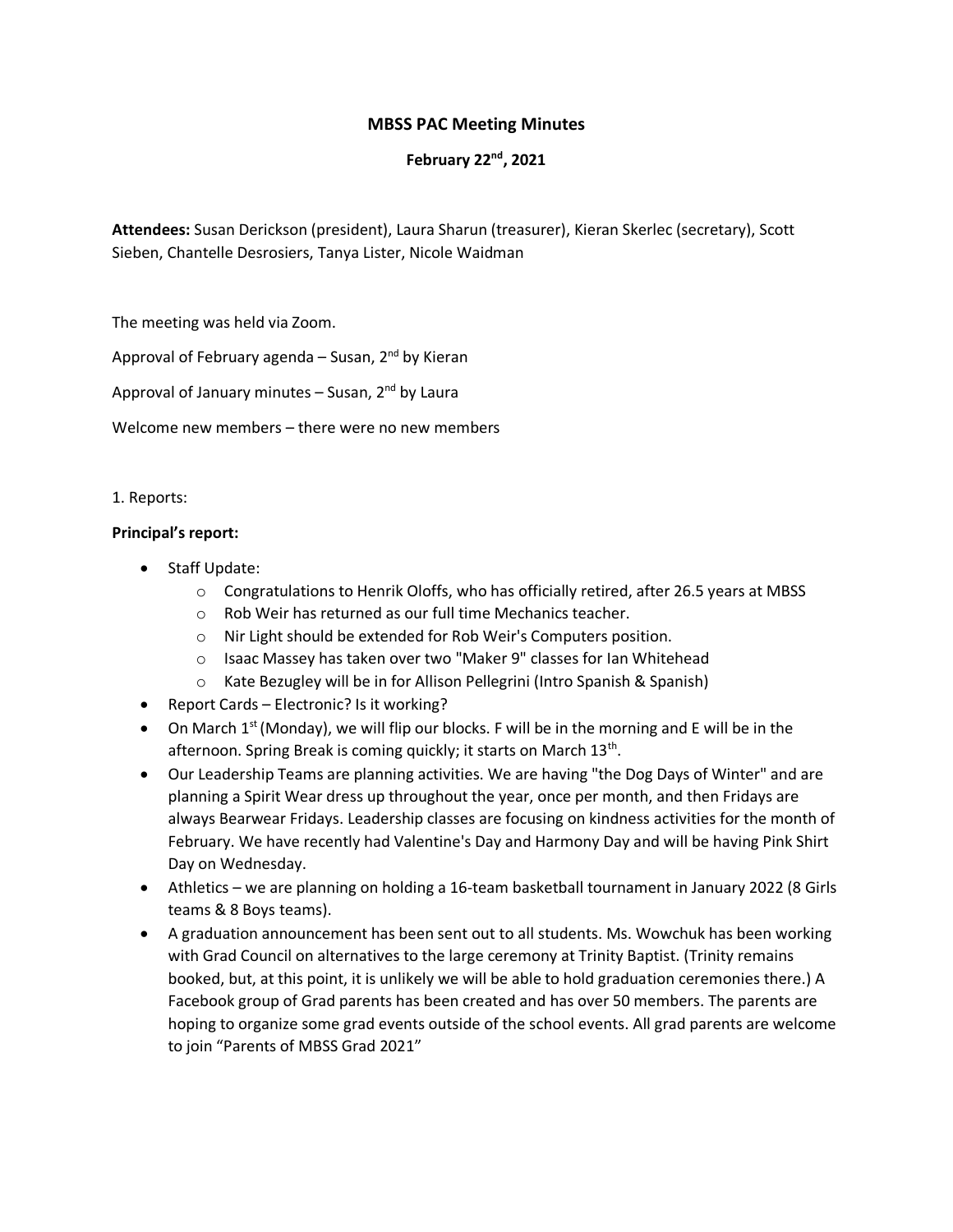- Because of the latest announcement from the Provincial Health Authority, we have closed our 'smoke pit', as many students were congregating there in small groups, unmasked, sharing vapes etc. We were worried about creating a 'super spreader type' of activity.
- However, we now have groups of students 'milling about' on Riffington Place.
- Hopefully, Spring is on the way and students will want to go outside more!

# **Treasurer's Report:**

- General Account Balance is \$524.41
- Gaming Account Balance is \$33,660.35
- The cheque of \$500 from the Peachland Legion must be drawn on their gaming account and deposited into our gaming account. It appears that cheques from previous year may have been deposited to our general account in error. We will have to discuss ways to maintain a general account balance in the future.
- The actual cost of the fridge from the staff wish list came in at \$1232.00 vs \$1000 (that was approved). A motion was made by Laura to approve the additional cost. All are in favor.

**COPAC Report:** Rebecca attended the meeting on February 1st . The meeting was held via Zoom. Some points of interest included:

- The Central Okanagan Public Schools 2021/2022 Budget was presented. It was based on a Phase 1 return to school for COVID, but a back-up budget is in place in case things are different. There will be 22,941 students in the district only expecting an increase of 50 students. There was a question as to why we continue to bring in international students when schools are overcapacity. Essentially SD23 has a signed contract to do so, also the revenue from it is significant and it is important for cultural learning.
- A Facilities meeting was held Wednesday February  $16<sup>th</sup>$ . The focus was discussing the overcapacity of Westside schools.
- Some middle schools had concerns with bullying and are looking for resources. There are Safe Schools, in addition to local and provincial supports that will be sent out.
- There is a survey for the 2021/2022 school calendar coming up. Input is greatly appreciated.
- Coming soon- a new course option through Education and Student Services exploring Culture, Intercultural Skills and Reconciliation for grade 11 and 12. It is outside of timetable, designed locally. This course has now been approved by the board and it will be starting up this fall.
- There were questions about making masks mandatory. We will continue to follow Public Health orders.
- The next COPAC meeting will be held March  $1<sup>st</sup>$  @ 7pm